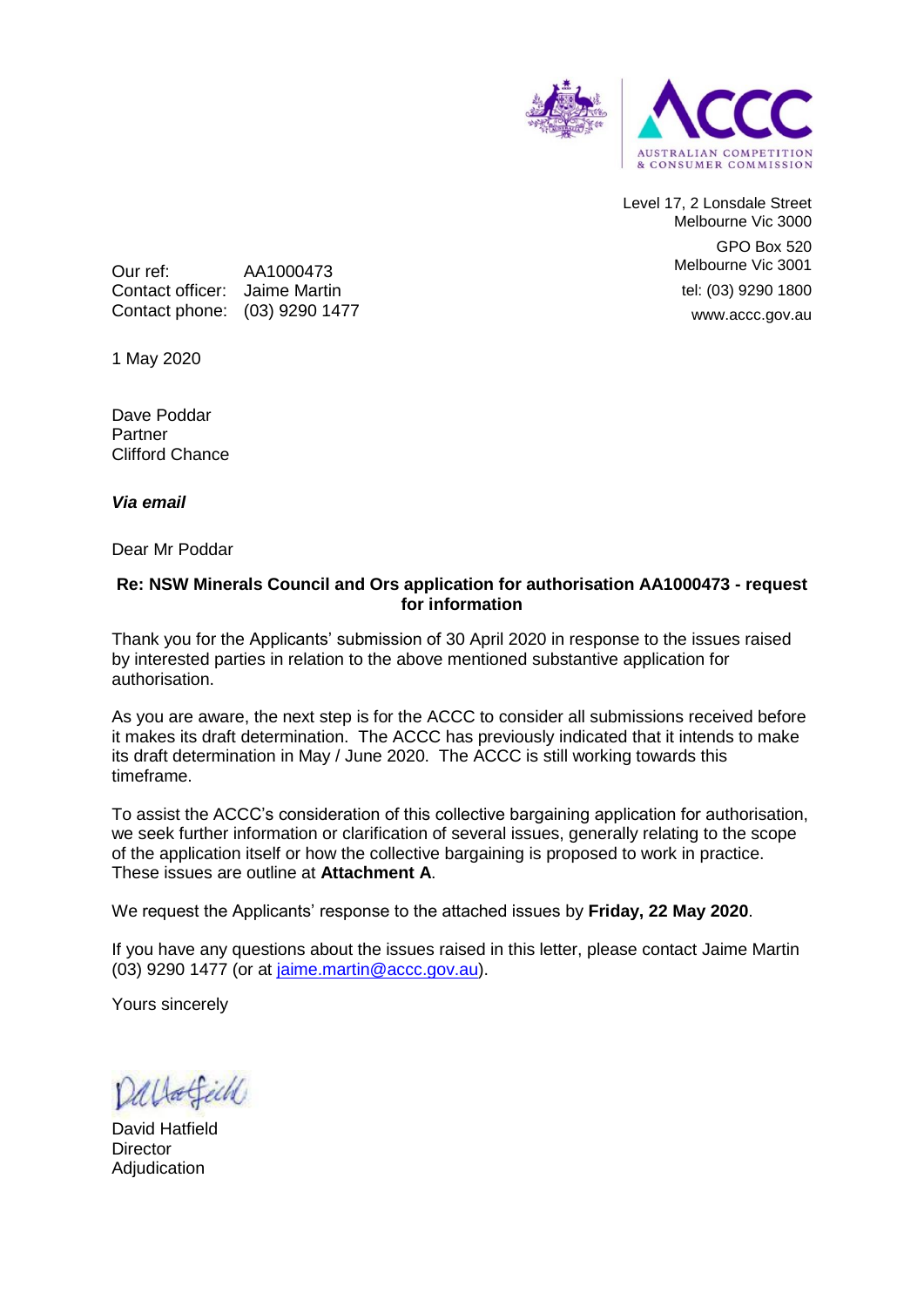## **NSW Minerals Council and Ors – collective bargaining application for authorisation AA1000473 – ACCC information request**

- 1. At item 2(b) of the original application form, the Applicants have listed the provisions under the *Competition and Consumer Commission Act 2010* (Act) that might apply to the proposed collective bargaining conduct. This appears to be the full list of provisions that parties can seek authorisation for under the Act.
	- (a) Please explain how all of these provision might apply to the proposed conduct or identify only the specific provisions under the Act that the Applicants consider might apply to the proposed collective bargaining conduct.
- 2. At paragraph 3.5 of the supporting submission to the application, the Applicants seek authorisation for future 'access seekers / Port users' that join the proposed collective bargaining group in the future.
	- (a) Please clarify whether the Applicants contemplate access seekers other than coal mining companies potentially joining the proposed collective bargaining group in the future.
- 3. At page 2 of the Applicants' submission of 30 April 2020 it states that the NSW Minerals Council intends to lodge an application with the National Competition Council (NCC) for declaration of the channel services at the Port of Newcastle.
	- (a) Can you please indicate when the NSW Minerals Council is considering lodging this proposed declaration application with the NCC?
	- (b) Please explain what impact, if any, this is likely to have on the current collective bargaining application, including over the proposed ten year period for which the Applicants seek authorisation.
- 4. At page 1 of the Applicants' submission of 30 April 2020 it states that following interim authorisation, the Applicants have formed a collective bargaining negotiating committee (Negotiating Committee), to discuss key industry issues related to the terms and conditions of access to the Port, and intend to approach Port of Newcastle Operations soon.
	- (a) Can you please provide further information about how the proposed collective bargaining conduct will work in practice, including:
		- the composition of the Negotiating Committee
		- anticipated timeframes for any collective negotiations with the Port, including any key deadlines
		- proposed processes for the Negotiating Committee seeking and providing feedback to the members of the collective bargaining group about the outcomes of any collective negotiations
		- proposed processes for the Negotiating Committee collectively negotiating any annual price changes under any long term access contract signed as a result of proposed collective negotiations